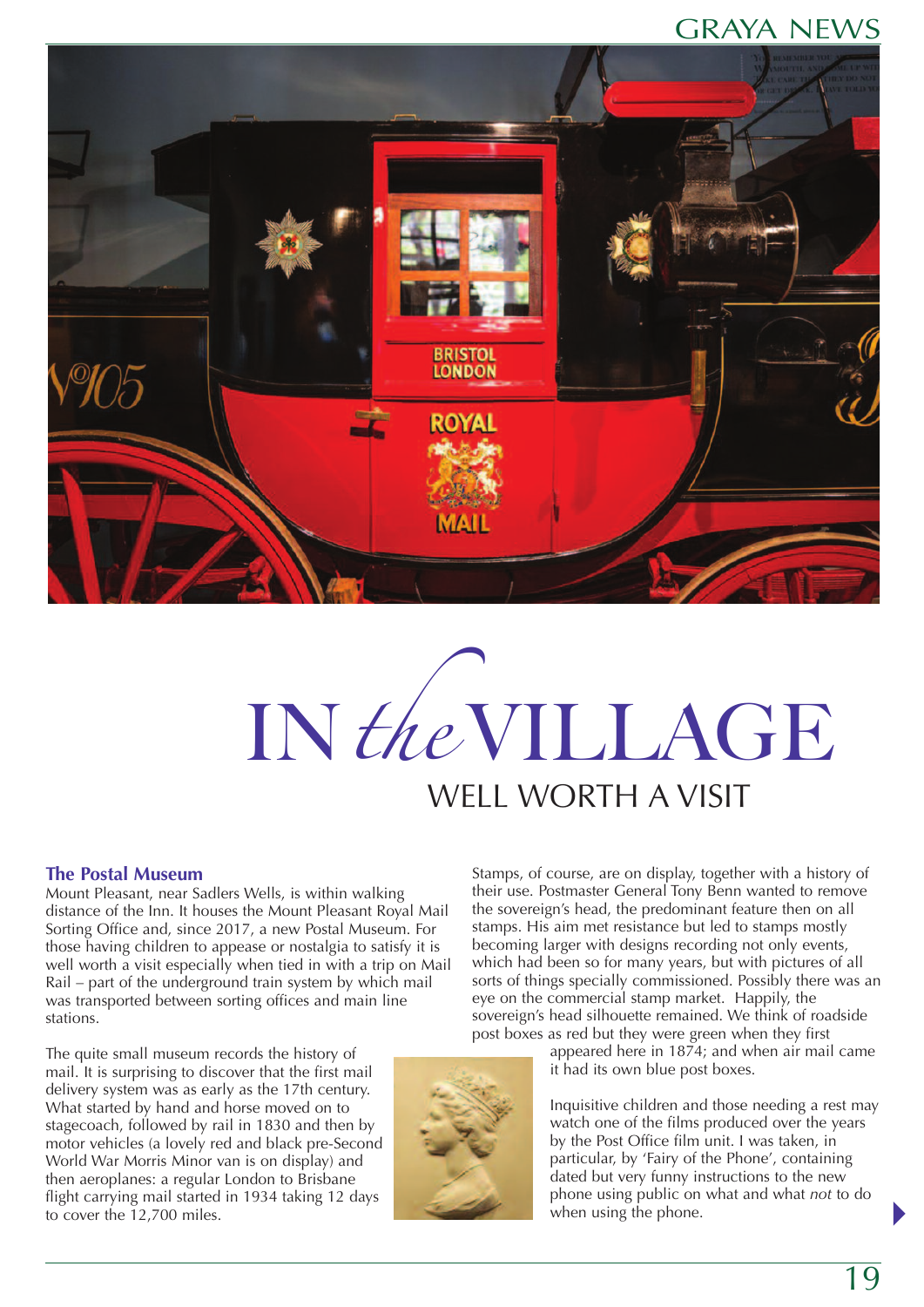## GRAYA NEWS



## **Mail Rail**

Until 2003 mail was transported across London by trains running in an extensive system of tunnels some 20 metres underground. Its construction – itself a remarkable achievement – began in 1914, was suspended during the First World War, and completed in 1927. The system is much like that of the Tube but with platforms located under sorting offices and stations and with tunnels, track and rolling stock on a smaller scale. The engines were self propelled and, in case a train ran out of control, sand bags were placed at the bottom of descents to avert disaster.

In 2017 Mail Rail reopened a short section on which you can now take a ride. I had hoped when I booked to go that I would find myself somewhere under Gray's Inn, after all Crossrail now runs under the northern edge of Gray's Inn Square. But it was not to be. Instead, I found myself running in a circle from Mount Pleasant to Liverpool Street and back on a trip lasting about 20 minutes. The number of junctions within that trip was surprising and, if replicated elsewhere, demonstrates how complex the system was. The engines are now manned ('womanned' in my case) and the carriages better for the small rather than the large. For me it was an informing experience: for children it would be an informing thrill.

You can book for the Postal Museum and Mail Rail online. Advance booking for Mail Rail is not only compulsory but, so far, essential, especially in school holiday times. When I went online at midday on Thursday 25 January to book a ride that afternoon, many rides were already fully booked. The Museum suggests a visit may take 2–3 hours. I think 2 hours a reasonable maximum time to allow, including a trip on the train.

### **The Charles Dickens Museum**

A shorter walk from the Inn is the Charles Dickens Museum at 48 Doughty Street, just north of The Walks. It was opened in 1925 by no less a person than our own Lord Birkenhead and it replaced an earlier Dickens museum. For Dickens, No 48 was his first house when he moved there in 1837 after the birth of the first of his 10 children. He lived there for three very eventful years: in that time he wrote *Pickwick Papers*, *David Copperfield* and *Nicholas Nickleby* and as a result became a household name.

The building is a typical four-storey Georgian town house but furnished in the period with some of Dickens' possessions such as his writing desk and armchair, curiosities and prints and other publications such as theatre posters.

There are also portraits of Dickens and his associates. Period fashion is shown mostly by costumes worn in films of his works.

The longer you are there and the more you read the helpful captions of the exhibits the more you learn not just about Dickens but of his times and how his experiences, not least those close to home, shaped his characters. His father's spendthrift habits meant that Dickens had to work in a blacking factory when aged 12 and led to his father's imprisonment as a debtor in Marshalsea. Little doubt that the blacking factory played its part in *Oliver Twist*. Mr Micawber was based in part on his father. Dickens' early life shaped a lifelong interest in social welfare and concern for the poor.

At the age of 16 Dickens also worked as a clerk for solicitors in Gray's Inn. Sadly, his experiences left him with a lifetime's distaste for the Law. Hence in *Oliver Twist* Mr Bumble says: 'If the law supposes that … the law is a ass – a idiot. If that's the eye of the law, the law is a bachelor; and the worst I wish the law is, that his eye may be opened by experience – by experience.' One feels sure that, had Dickens become a member of Gray's, his attitude to lawyers and the Law would have been different.

Like so many public figures, his public persona was different from that of the private man. He was concerned with his image. He was something of a sharp dresser, revelling in



Lord Birkenhead opening the Dickens Museum<br>on 9 June 1925. © Dickens Museum. Conce a mainstay both on 9 June 1925. © Dickens Museum.

colourful waistcoats. He never wore his spectacles in public. He kept his upbringing under wraps: his work in the blacking factory and his father's imprisonment emerged only two or three years after his death. And, of course, aspects of his domestic life, if known, would not have gone down well.

Dickens' popularity as an author has waned with time, and many children these days know little if anything of him and his novels,